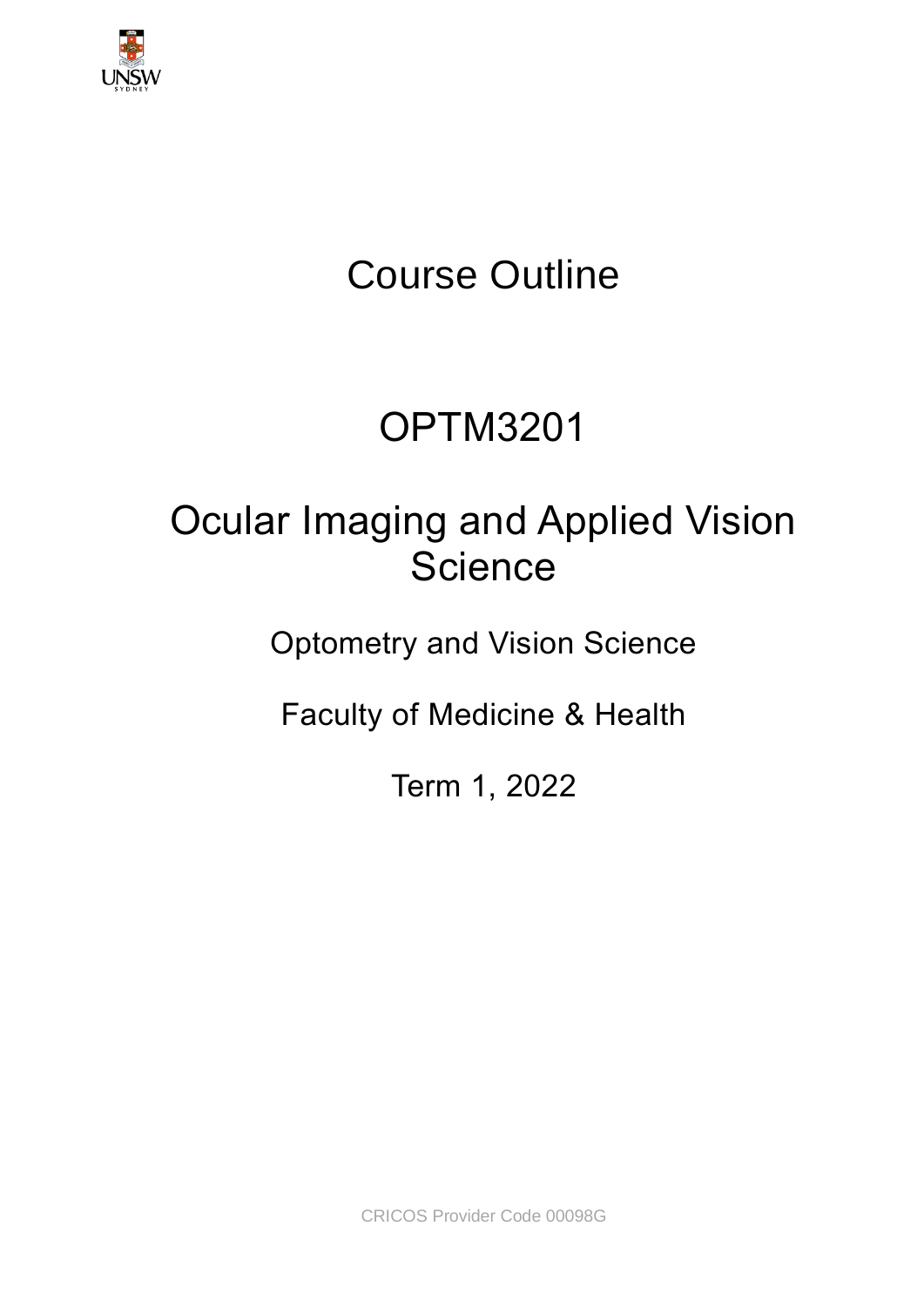## **1. Staff**

| <b>Position</b>    | <b>Name</b>               | Email                           | <b>Consultation times</b><br>and locations | <b>Contact Details</b> |
|--------------------|---------------------------|---------------------------------|--------------------------------------------|------------------------|
| Course<br>Convenor | A/Prof Juno<br><b>Kim</b> | juno.kim@unsw.edu.au            | Room 3.006 Rupert<br>Myers Building (RMB)  | By email               |
| Professor          |                           | Prof Arthur Ho a.ho@unsw.edu.au | Email for appointment                      | By email               |
| Senior<br>Lecturer | Dr Maitreyee<br>Roy       | maitreyee.roy@unsw.edu.au       | Room 3.025 RMB                             | By email               |
| Lecturer           | Dr Nayuta<br>Yoshioka     | n.yoshioka@unsw.edu.au          | Email for appointment                      | By email               |
| Instructor         | Dr Radha<br>Govind        | radha.govind@unsw.edu.au        | Email for appointment                      | By email               |

# **2. Course information**

Units of credit: 6

Pre-requisite(s): VISN2111 – Ocular anatomy and physiology (undergraduate)

Teaching times and locations: Lecture 1: Monday 4 pm - 5 pm (Weeks 1-5 ONLINE); Lecture 2: Thursday 12 pm - 1 pm (Weeks 1-5, 8-10 ONLINE); Computer labs (2 hours per week in Old Main Building LG21).

The online timetable for this course can be found here: <http://timetable.unsw.edu.au/2022/OPTM3201.html>

### **2.1 Course summary**

In the first two years of the vision science course, students gain a strong foundation in optics, perceptual systems and the psychophysical principles of vision science. This course teaches students how to apply this knowledge to solve important real-world problems in optometry, ophthalmology and vision science. Students learn to undertake lighting evaluation using the instrumentation of a fully functioning lighting measurement laboratory. Students learn to minimise important and common optical aberrations in optical dispensing by mastering the principles of computer-aided lens design. The ocular imaging component of this course applies foundation knowledge in anatomy, physiology and optical imaging skills to strengthen understanding of how ophthalmic structure can be imaged to infer visual function. Students learn how image analysis routines can be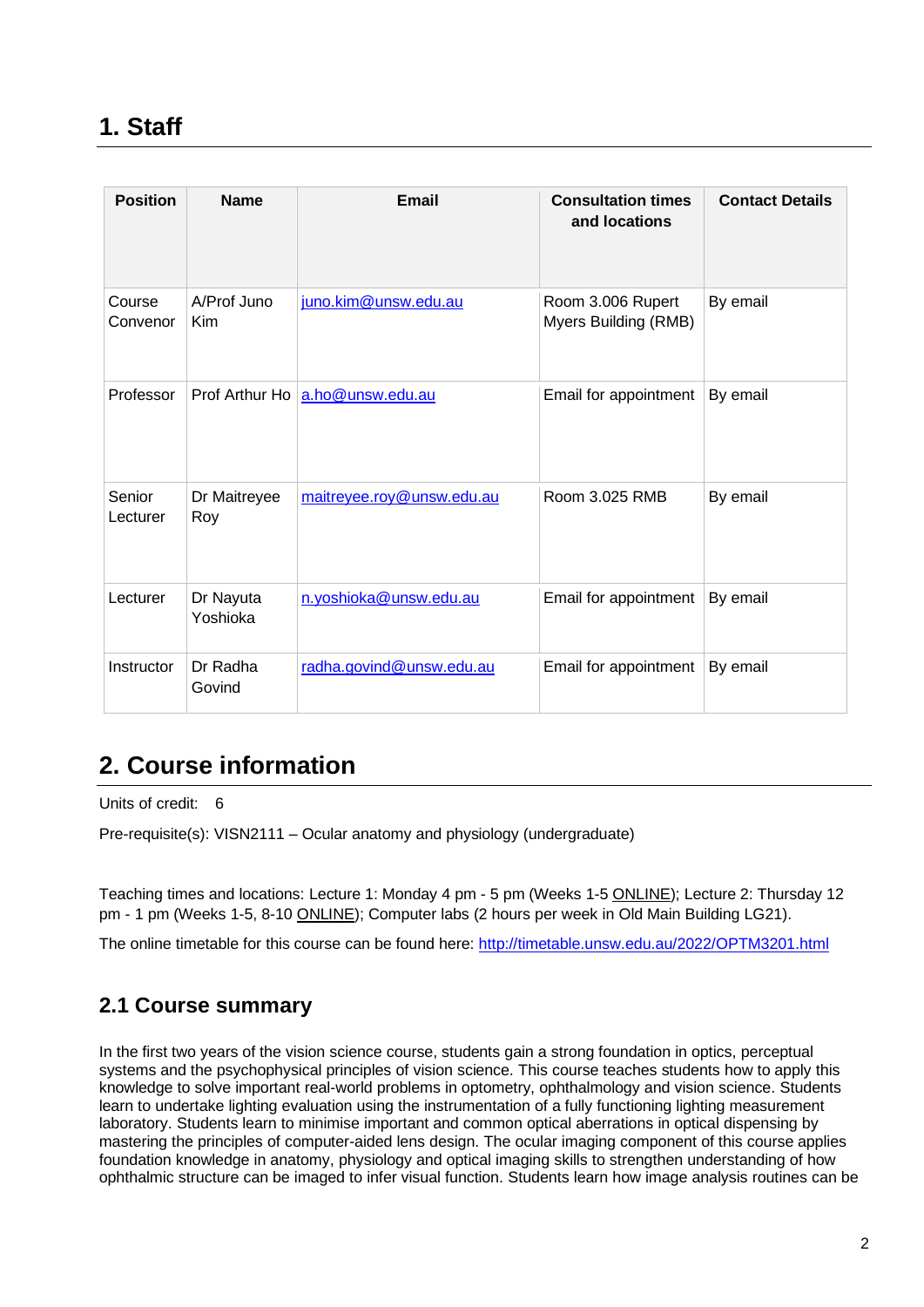implemented in software to enhance image structure for the objective and subjective assessment of human vision. These skills are important to understand the research and development lifecycle of ophthalmic imaging, which benefits technicians and clinicians, including optometrists and orthoptists.

**Note:** VISN1111, VISN1221 and VISN2211 are assumed knowledge for this course.

## **2.2 Course aims**

This course aims to provide vision science students with opportunities to apply their foundation knowledge to solving real-world problems that are important in optometry and vision science, specifically relating to the optics of lens design, instrumentation, lighting evaluation, as well as ocular imaging and analysis.

## **2.3 Course learning outcomes (CLO)**

At the successful completion of this course, you (the student) should be able to:

- 1. Apply knowledge of lighting, surface reflectance and the measurement of illuminance and luminance (including radiometry, photometry and colorimetry) for real-world scenarios.
- 2. Describe processes involved in lens design, from design input and computer-aided design optimisation to design verification.
- 3. Devise ways of using common image processing and analysis routines used to enhance image content for improving visualisation and objective assessment of different ophthalmic structures.
- 4. Effectively communicate theoretical knowledge of ophthalmic imaging technologies and their uses for understanding visual function.

### **2.4 Relationship between course and program learning outcomes and assessments**

The following table shows how each of the aforementioned learning outcome statements (each LO Statement) relates to program learning outcomes (PLOs) for the Bachelor of Vision Science (3181) and the Bachelor of Clinical Optometry (3182).

| <b>Course</b><br>Learning<br><b>Outcome</b><br>(CLO) | <b>LO Statement</b>                                                                                                                                                                        | <b>Program Learning</b><br>Outcome (PLO)* | <b>Related Tasks &amp;</b><br><b>Assessment</b>                     |
|------------------------------------------------------|--------------------------------------------------------------------------------------------------------------------------------------------------------------------------------------------|-------------------------------------------|---------------------------------------------------------------------|
| CLO <sub>1</sub>                                     | Apply knowledge of lighting, surface<br>reflectance and the measurement of<br>illuminance and luminance (including<br>radiometry, photometry and colorimetry) for<br>real-world scenarios. | 3181: [1, 2, 7]<br>3182: [6, 7]           | • Lighting evaluation<br>assessment sheet<br>$\bullet$ Final exam   |
| CLO <sub>2</sub>                                     | Describe processes and strategies involved in<br>lens design, from design input and computer-<br>aided design optimisation to evaluation of<br>performance.                                | 3181: [2, 3, 4, 5]<br>3182: [1, 6]        | • Lens design<br>computer lab<br>assignment<br>$\bullet$ Final exam |
| CLO <sub>3</sub>                                     | Devise ways of using common image<br>processing and analysis routines used to<br>enhance image content for improving                                                                       | 3181: [3, 4, 7]<br>3182: [1, 6, 7]        | • Report on image<br>analysis and<br>perception                     |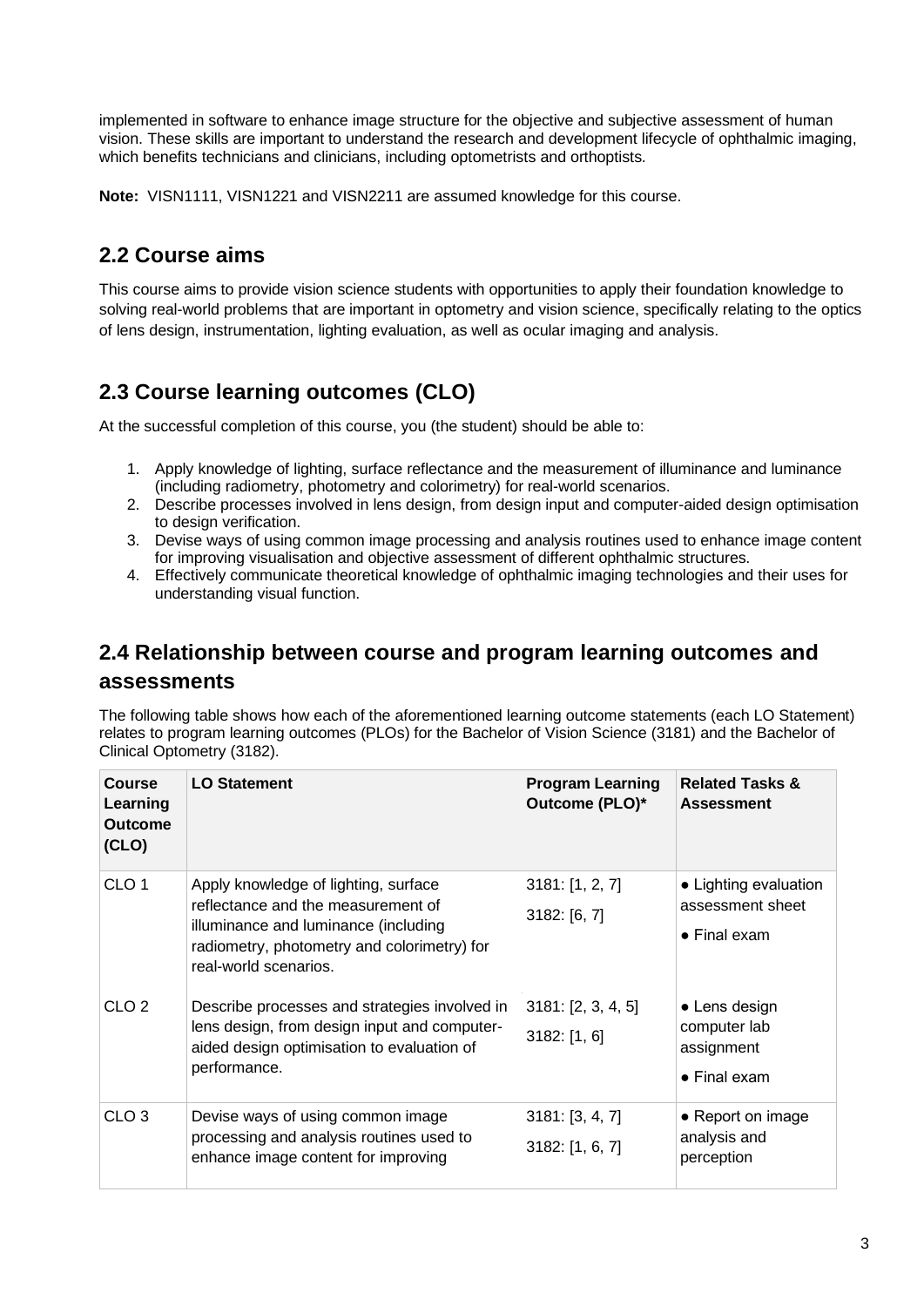|                  | visualisation and objective assessment of<br>different ophthalmic structures.                                                            |                             | $\bullet$ Final exam                                                    |
|------------------|------------------------------------------------------------------------------------------------------------------------------------------|-----------------------------|-------------------------------------------------------------------------|
| CLO <sub>4</sub> | Effectively communicate theoretical knowledge<br>of ophthalmic imaging technologies and their<br>uses for understanding visual function. | $3181:$ [5]<br>3182: [1, 6] | • Report on image<br>analysis and<br>perception<br>$\bullet$ Final exam |

\* Numbers for Program Learning Outcomes (PLOs) correspond to PLOs of each degree listed in **Appendix A**.

# **3. Strategies and approaches to learning**

## **3.1 Learning and teaching activities**

Students will be provided with lectures on lighting evaluation, the optics of lens design, image enhancement/analysis and imaging devices used for ophthalmic assessment. A combination of face-to-face and online lectures will be used to maximise student engagement. Practical classes will provide students with hands-on-experience in applying processes and concepts learned in lectures. Assessment tasks in the form of assignments will include a small field-work experiment on lighting and its measurement, a lab assignment on computer-aided design of optical systems, and a research report on the use of image processing/analysis tools to enhance ophthalmic images for clinical assessment. These assessments will ensure students are not just engaged learners, but are also actively involved in their learning during and outside of class.

## **3.2 Expectations of students**

| <b>Expectations of Students</b> | Students are required to attend all lectures (online only) and computer lab classes (face                                                                                                                                                                                                                                                                                                                                                                                                |
|---------------------------------|------------------------------------------------------------------------------------------------------------------------------------------------------------------------------------------------------------------------------------------------------------------------------------------------------------------------------------------------------------------------------------------------------------------------------------------------------------------------------------------|
|                                 | to face in the optometry computer lab) to maximise their opportunity to engage with                                                                                                                                                                                                                                                                                                                                                                                                      |
|                                 | lecturers, tutors and other students. Ongoing attendance to lectures will best enable                                                                                                                                                                                                                                                                                                                                                                                                    |
|                                 | students to acquire necessary knowledge to supplement computer labs. Attendance to                                                                                                                                                                                                                                                                                                                                                                                                       |
|                                 | computer lab classes is mandatory as it will ensure students take advantage of the                                                                                                                                                                                                                                                                                                                                                                                                       |
|                                 | valuable opportunities necessary to hone their skills through hands-on-experience in                                                                                                                                                                                                                                                                                                                                                                                                     |
|                                 | research techniques. Attendance in computer labs classes will also allow students to ask                                                                                                                                                                                                                                                                                                                                                                                                 |
|                                 | questions and engage with their mentor(s), who will be able to most effectively guide their                                                                                                                                                                                                                                                                                                                                                                                              |
|                                 | learning and provide direct feedback to students on their progress.                                                                                                                                                                                                                                                                                                                                                                                                                      |
|                                 | If you are an offshore student or unable to attend in-person laboratory classes due to<br>travel restrictions or health concerns, please enrol in the special combined in-<br>person/online group (Tuesday 4-6 pm) and email the Course Convener, Juno Kim, on:<br>juno.kim@unsw.edu.au. All other lab groups are in-person only. In addition to the<br>scheduled online lectures, you must also view and attend to the content provided in pre-<br>recorded lectures during Weeks 7-10. |
|                                 | For each of the relevant weeks, students are expected to view the online lectures (offered<br>asynchronously or synchronously as required). Announcements will be made to alert<br>students to whether each member of staff will be using synchronous teaching in lectures<br>in addition to asynchronous posting of lectures. Students will have the opportunity to raise<br>questions for brief discussion online through Moodle.                                                      |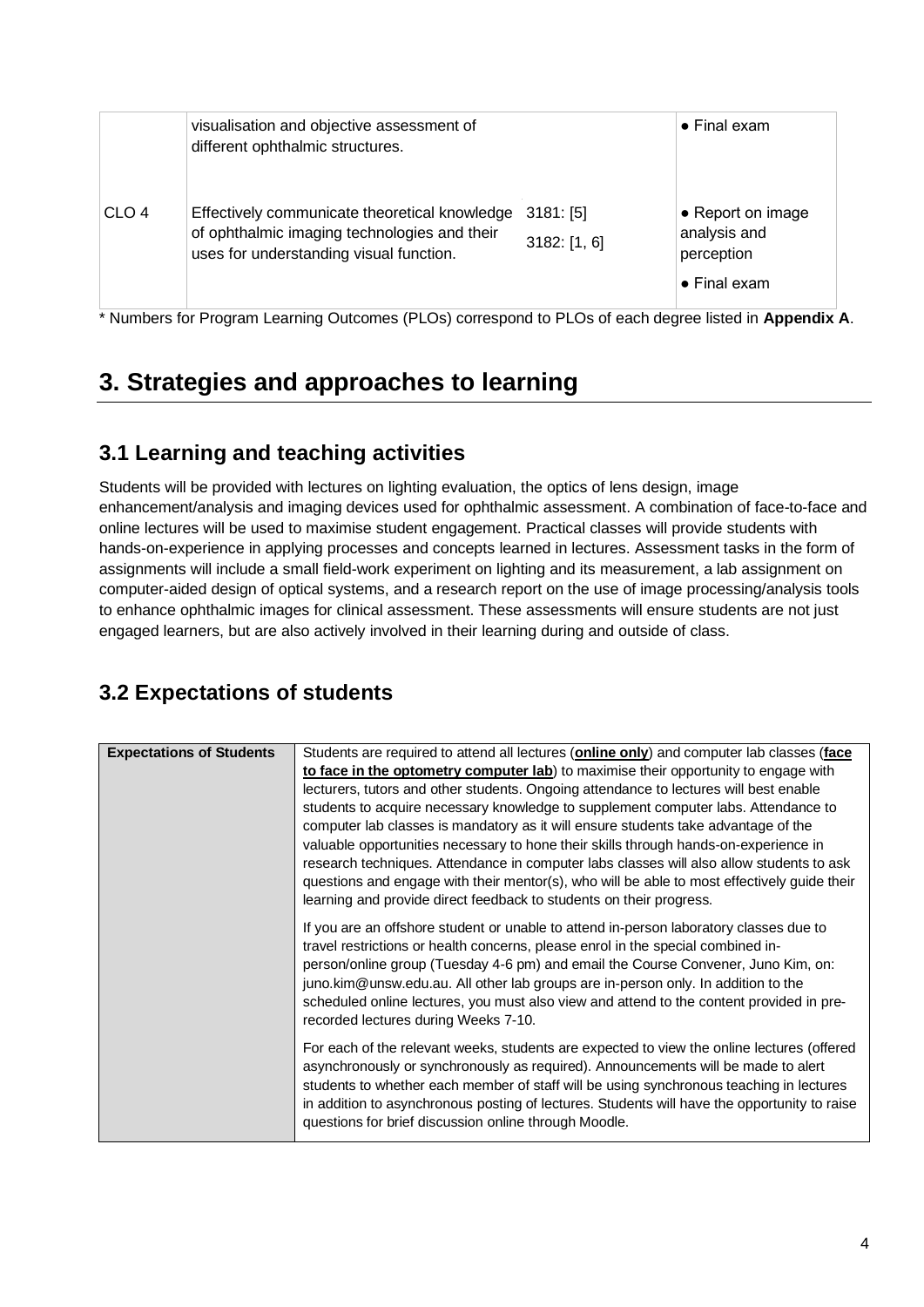An optional online set of refresher lectures by Dr Grant Hannaford will be provided on Moodle for students to brush up on the assumed knowledge on key concepts in optics for engaging more effectively with the course.

Dr Nahian Chowdhury has also kindly provided a series of online lectures on statistics basics in R (see below), which is required viewing that will ensure you are ready for computer lab classes that will take you through the assessments.

You are expected to complete this review of statistical concepts during Week 1. This will also allow you time to install the R software package that will be used to analyse data collected for your research report that you will write up in later weeks.

The other components of this course are compulsory, and you are expected to attend/view the materials provided. The compulsory course components and justification for them are as follows:

- All ONLINE lectures in Weeks 1-10 will provide information not easily accessible from other sources.
- All computer lab classes (ON CAMPUS IN COMPUTER LABS) in this course must be attended because they act to reinforce theoretical components of the course.

Software to be used in this course

The following software packages will be installed on the computer laboratory PCs, and you are encouraged to install these software packages on your own device for convenience and to ensure you have multiple modes of access to resources where possible:

- R for statistics and analysis [\(https://cran.r-project.org/\)](https://cran.r-project.org/)
- Blender 3D Version 2.79 [\(https://www.blender.org/\)](https://www.blender.org/)
- Microsoft Word, Excel and Teams
- [\(https://www.myit.unsw.edu.au/user/login?destination=/software-students\)](https://www.myit.unsw.edu.au/user/login?destination=/software-students) • Adobe Acrobat Reader [\(https://get.adobe.com/reader/\)](https://get.adobe.com/reader/)
- Zoom [\(https://zoom.us/\)](https://zoom.us/)
- Zemax\* [\(https://www.zemax.com/\)](https://www.zemax.com/)

\*The software licensing for Zemax (used in computer-aided lens design) will be directly associated with student zID and email information. Separate requests are required to be made to Zemax for each student. The information will be provided to Zemax before the end of Week 1 of Term 1 in 2022. If you have any questions about this licensing procedure, then please email Professor Arthur Ho and copy A/Prof Juno Kim.

The University uses email as an official form of communication for students. All UNSW students have their own email account. The School of Optometry and Vision Science will also make use of this form of communication.

It is extremely important that you know how to use your Zmail and ensure that you check it regularly. You are advised to link your official UNSW email address to your habitual email address (e.g., hotmail). You will miss out on vital information from the School and University if you do not check your Zmail.

For more information or if you are having connection or access problems, see:

#### **IT Service Centre**

[https://www.myit.unsw.edu.au/](http://www.it.unsw.edu.au/)

Telephone: 02 9385 1333

Contact Us: <https://www.myit.unsw.edu.au/contact-us>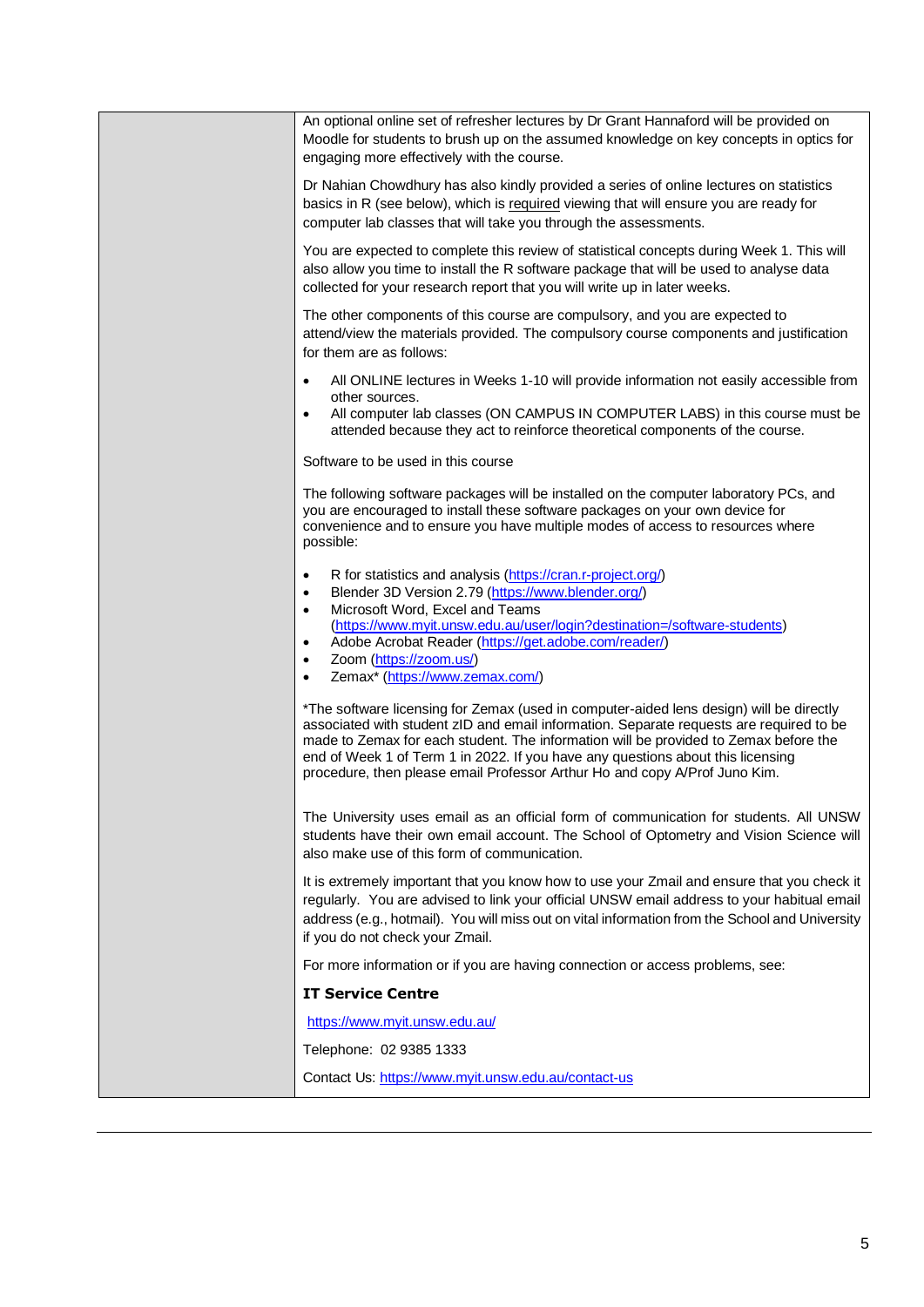# **4. Course schedule and structure**

This course consists of 4 hours of class contact hours per week. You are expected to take an additional hour of non-class contact per week to complete assessments, readings and exam preparation.

| <b>Week</b><br>[Date/Session] | <b>Topic [Module]</b>                                                      | <b>Activity [Learning opportunity]</b>                                                                                                         | <b>Related</b><br><b>CLO</b> |
|-------------------------------|----------------------------------------------------------------------------|------------------------------------------------------------------------------------------------------------------------------------------------|------------------------------|
| Week 1                        | L1: Introduction to the course<br>(JKim)                                   | Learn about challenges for the subject<br>matter and assessment requirements<br>Zoom link for this lecture by JKim<br>available through Moodle | 1, 2, 3, 4                   |
|                               | L2: Lighting evaluation<br>(NYoshioka)                                     | Introduction to RPC<br>Radiometry                                                                                                              | 1                            |
|                               | P1: Optics and statistics<br>refresher (optional online<br>through Moodle) | Revision of basic concepts on optics and<br><b>statistics</b>                                                                                  | <b>NA</b>                    |
|                               | L1: Image analysis and<br>perception (JKim)                                | Photometry & Reflection of Light                                                                                                               | 3                            |
| Week <sub>2</sub>             | L2: Lighting evaluation<br>(NYoshioka)                                     | Measurement of lighting and luminance                                                                                                          | 1                            |
|                               | P1: Psychophysical study on<br>lighting and imaging<br>enhancement (JKim)  | Designing and running a psychophysical<br>experiment (part of the report assessment)                                                           | 3                            |
|                               | L1: Lens design (AHo)                                                      | Principles and fundamentals for computer-<br>assisted optical lens design                                                                      | $\overline{2}$               |
| Week 3                        | L2: Lighting evaluation<br>(NYoshioka)                                     | Source of Optical Radiation<br><b>Lighting Standards</b>                                                                                       | 1                            |
|                               | P1: Lighting practical 1                                                   | Photometry & Reflection of Light                                                                                                               |                              |
|                               | L1: Lens design (AHo)                                                      | Basic strategies and techniques for lens<br>design configuration and optimisation                                                              | $\overline{2}$               |
| Week 4                        | L2: Lighting evaluation<br>(NYoshioka)                                     | <b>Colorimetry 1</b>                                                                                                                           | 1                            |
|                               | P1: Lighting practical 2                                                   | Individual assessment on the measurement<br>of environmental lighting                                                                          | 1                            |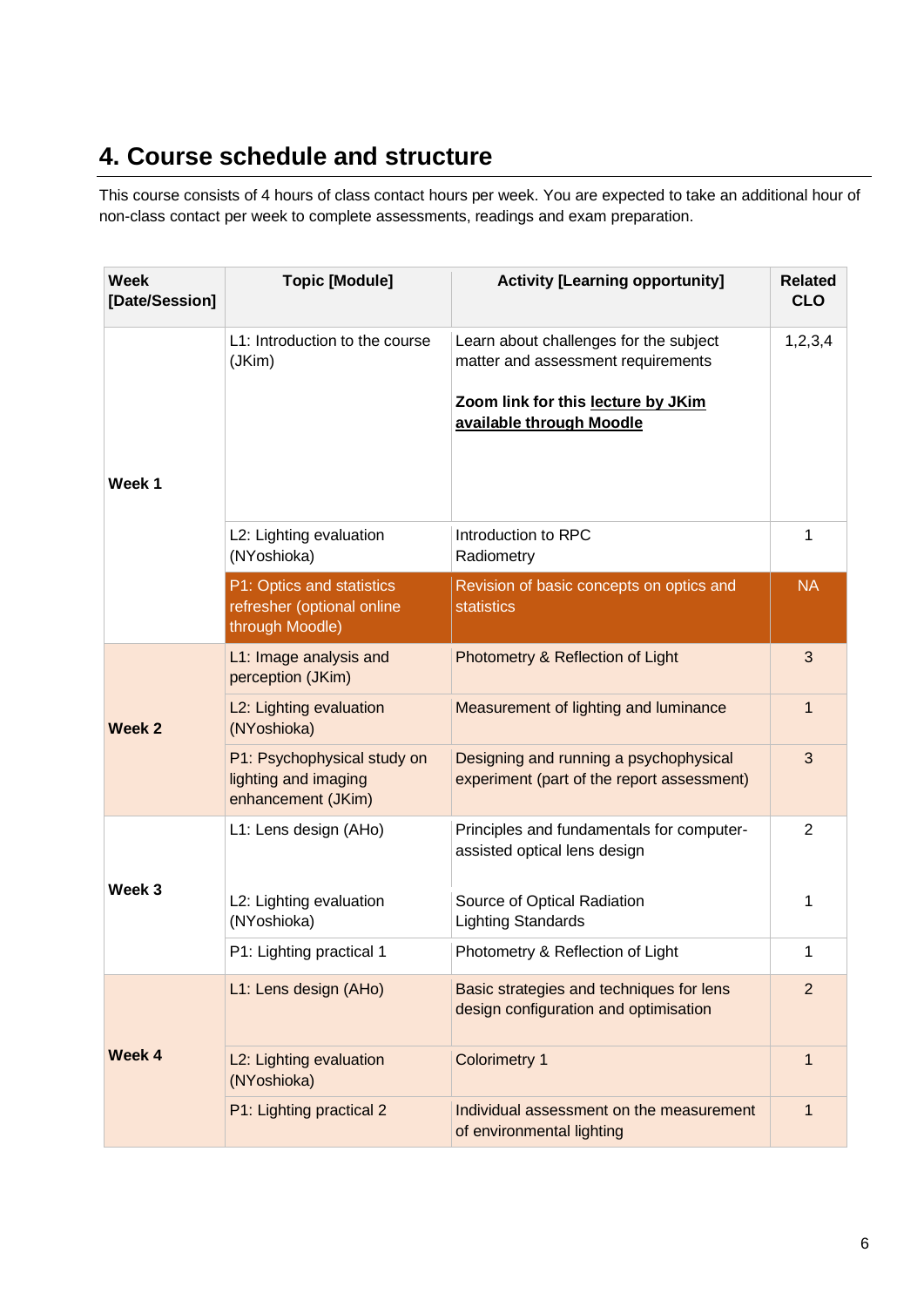| Week 5  | L1: Lens design (AHo)                                                                                   | Implementation of computer-assisted lens<br>design process and techniques using Zemax<br>OpticStudio | $\overline{2}$ |
|---------|---------------------------------------------------------------------------------------------------------|------------------------------------------------------------------------------------------------------|----------------|
|         | L2: Lighting evaluation<br>(NYoshioka)                                                                  | Colorimetry 2                                                                                        | 1              |
|         | P1: Lens design practical 1                                                                             | Computer aided lens design (Part 1)                                                                  | $\overline{2}$ |
| Week 6  |                                                                                                         |                                                                                                      | <b>NA</b>      |
|         | L1: Introduction to OCT<br>(Asynchronous Online by<br>CFEH, support: RGovind)                           | Optical Coherent Tomography [TO BE<br><b>POSTED ON MOODLE]</b>                                       | 4              |
| Week 7  | L1: Introduction to OCTA<br>(Asynchronous Online by<br>CFEH, support: RGovind)                          | Optical Coherent Tomography with<br>Angiography<br>[TO BE POSTED ON MOODLE]                          | 4              |
|         | P1: Lens design practical 2                                                                             | Computer aided lens design (Part 2)                                                                  | $\overline{2}$ |
| Week 8  | L1: Introduction to Wide-Field<br>imaging and FAF<br>(Asynchronous Online by<br>CFEH, support: RGovind) | [TO BE POSTED ON MOODLE]                                                                             | $\overline{4}$ |
|         | L2: Optical Coherence<br>Tomography A (MRoy)                                                            | <b>Innovations in Optical Coherence</b><br>Tomography (OCT) Part 1<br>[CONNECTION TO BE ANNOUNCED]   | 2,4            |
|         | P1: 3D Graphics and<br>Rendering                                                                        | Learn to use 3D graphical resources to<br>generate images for virtual lighting<br>simulations.       | 1,3            |
| Week 9  | L1: Interpretation of corneal<br>imaging (Online by CFEH,<br>support: RGovind)                          | Latest developments in ocular imaging                                                                | 4              |
|         | L2: Optical Coherence<br>Tomography B (MRoy)                                                            | Innovations in Optical Coherence<br>Tomography (OCT) Part 2<br>[CONNECTION TO BE ANNOUNCED]          | 2,4            |
|         | P1: Computerised 3D<br>Reconstruction                                                                   | Use 3D graphical reconstruction for data<br>visualisation                                            | 1,3            |
|         | <b>PUBLIC HOLIDAY</b>                                                                                   | <b>NO LECTURE CONTENT</b>                                                                            |                |
| Week 10 | L2: Confocal microscopy<br>(MRoy)                                                                       | Approaches to confocal microscopy<br>[CONNECTION TO BE ANNOUNCED]                                    | 2,4            |
|         | P1: Review of course material                                                                           | <b>Revision workshop + Sensory Processes</b><br><b>Research Lab tour</b>                             | 1, 2, 3, 4     |

<sup>1</sup> UNSW Virtual Handbook[: http://www.handbook.unsw.edu.au](https://www.handbook.unsw.edu.au/)

2 UNSW Timetable:<http://www.timetable.unsw.edu.au/>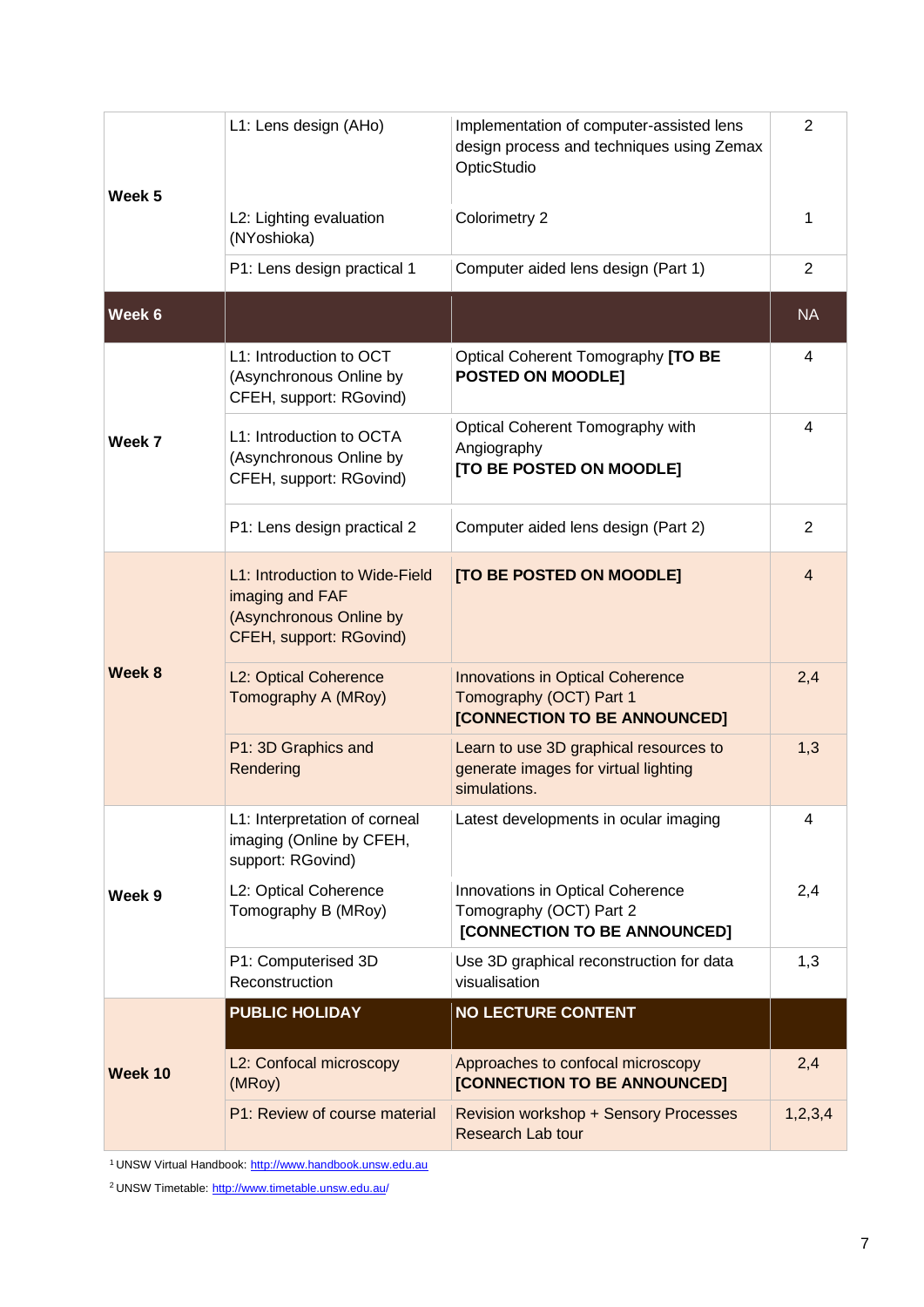

### **5.1 Assessment tasks**

| <b>Task</b>                                                      | Length                                                                                                                    | Weight                                                                            | Due Date                                                                                                        |
|------------------------------------------------------------------|---------------------------------------------------------------------------------------------------------------------------|-----------------------------------------------------------------------------------|-----------------------------------------------------------------------------------------------------------------|
| <b>Assessment 1:</b><br>Lighting<br>assignment sheet<br>and quiz | The assessment will have two parts.<br>Part 1: Submission of practical report (2%)<br>Part 2: Moodle Quiz (In-class) (8%) | Combined total mark is<br>equivalent to 10% of your<br>final mark for the course. | Part 1: During lighting<br>practical class 1 (Week 3)<br>Part 2: During lighting<br>practicall class 2 (Week 4) |
| <b>Assessment 2:</b><br>Lens design<br>assignment                | The assessment will have two parts.                                                                                       | Combined total mark is<br>equivalent to 20% of your<br>final mark for the course. | Both parts due: Friday 8th<br>April; 23:59 Eastern<br>Standard Time (End of<br>Week 8)                          |
| <b>Assessment 3:</b><br>Image analysis and<br>perception report  | The assessment word limit is 800 words.                                                                                   | 30% of your final mark for<br>the course.                                         | Friday 11:58pm (end of<br>Week 9)                                                                               |
| <b>Assessment 4:</b><br>Final theory exam                        | 2 hours                                                                                                                   | 40% of your final mark for<br>the course.                                         | Exam period.                                                                                                    |

#### **Further information**

UNSW grading system: [student.unsw.edu.au/grades](https://student.unsw.edu.au/grades)

UNSW assessment policy: **Assessment Policy** 

UNSW assessment information[: student.unsw.edu.au/assessment](https://student.unsw.edu.au/assessment)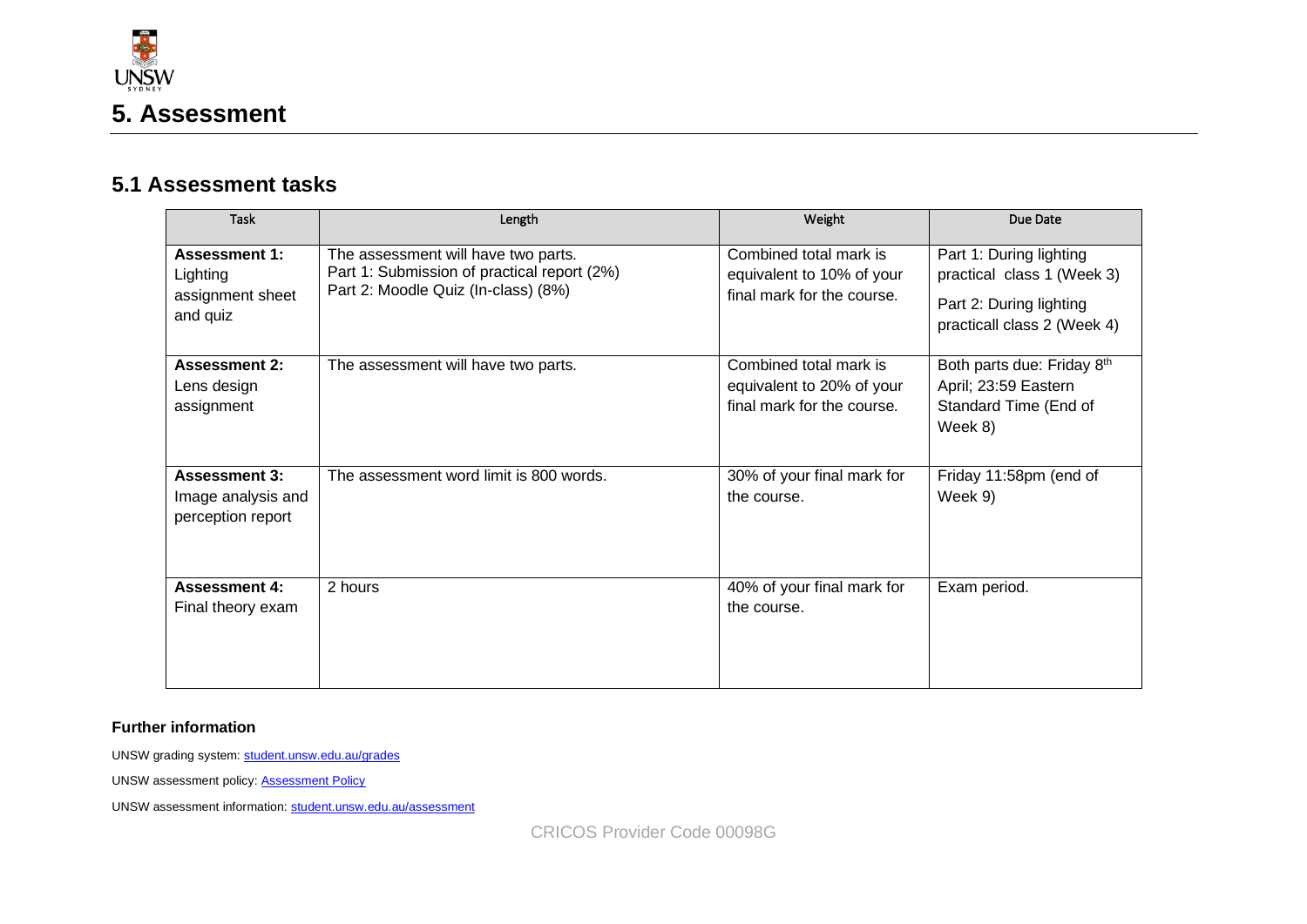## **5.2 Assessment criteria and standards**

The following criteria will be used to grade student responses to assessment tasks.

| <b>Assessment task</b>                                       | <b>Grading criteria</b>                                                                                                                                                                                                           |
|--------------------------------------------------------------|-----------------------------------------------------------------------------------------------------------------------------------------------------------------------------------------------------------------------------------|
| <b>Assessment 1: Lighting assignment</b><br>sheet and quiz   | Part 1: Appropriate measurement, recording, interpretation and discussion of photometric values/concepts<br>Part 2: Accuracy of responses to the written questions.                                                               |
| <b>Assessment 2: Lens design</b><br>assignment               | Degree to which the student's lens design satisfies the set of target requirements for the assessment task.                                                                                                                       |
| <b>Assessment 3: Image analysis and</b><br>perception report | Writing style, referencing style (where appropriate), choice of data to present, accuracy in reporting data and<br>interpreting findings. A detailed rubric will be made available prior to students undertaking this assignment. |
| <b>Assessment 4: Final theory exam</b>                       | Accuracy of responses to examination questions.                                                                                                                                                                                   |

## **5.3 Submission of assessment tasks**

|                               | SCHOOL OF OPTOMETRY AND VISION SCIENCE, UNSW                                                                                                                                                                                                                                                                     |
|-------------------------------|------------------------------------------------------------------------------------------------------------------------------------------------------------------------------------------------------------------------------------------------------------------------------------------------------------------|
|                               | The School Policy on Submission of Assignments (including penalties for late assignments) and the Assignment Attachment Sheet are<br>available from the School office (RMB3.003) and the School website at: https://www.optometry.unsw.edu.au/study/undergraduate-<br>degrees/important-information-and-policies |
|                               | School Enquiry office during counter opening hours.<br>You must show a valid student card to do this.                                                                                                                                                                                                            |
|                               | Marked assignments can be collected from the:                                                                                                                                                                                                                                                                    |
|                               | submitted via the Assignment submission box at the Student Enquiry office (North Wing, Rupert Myers Building, Room 3.003), however the<br>accompanying report should be submitted via Moodle.                                                                                                                    |
|                               | If your assignment requires submission of a pair of glasses/contact lenses, these may be                                                                                                                                                                                                                         |
| <b>Assignment Submissions</b> | This includes completed laboratory reports and logs which should be scanned/photographed and submitted via Moodle.                                                                                                                                                                                               |
|                               | Assignments should be submitted via Moodle (electronic submission).                                                                                                                                                                                                                                              |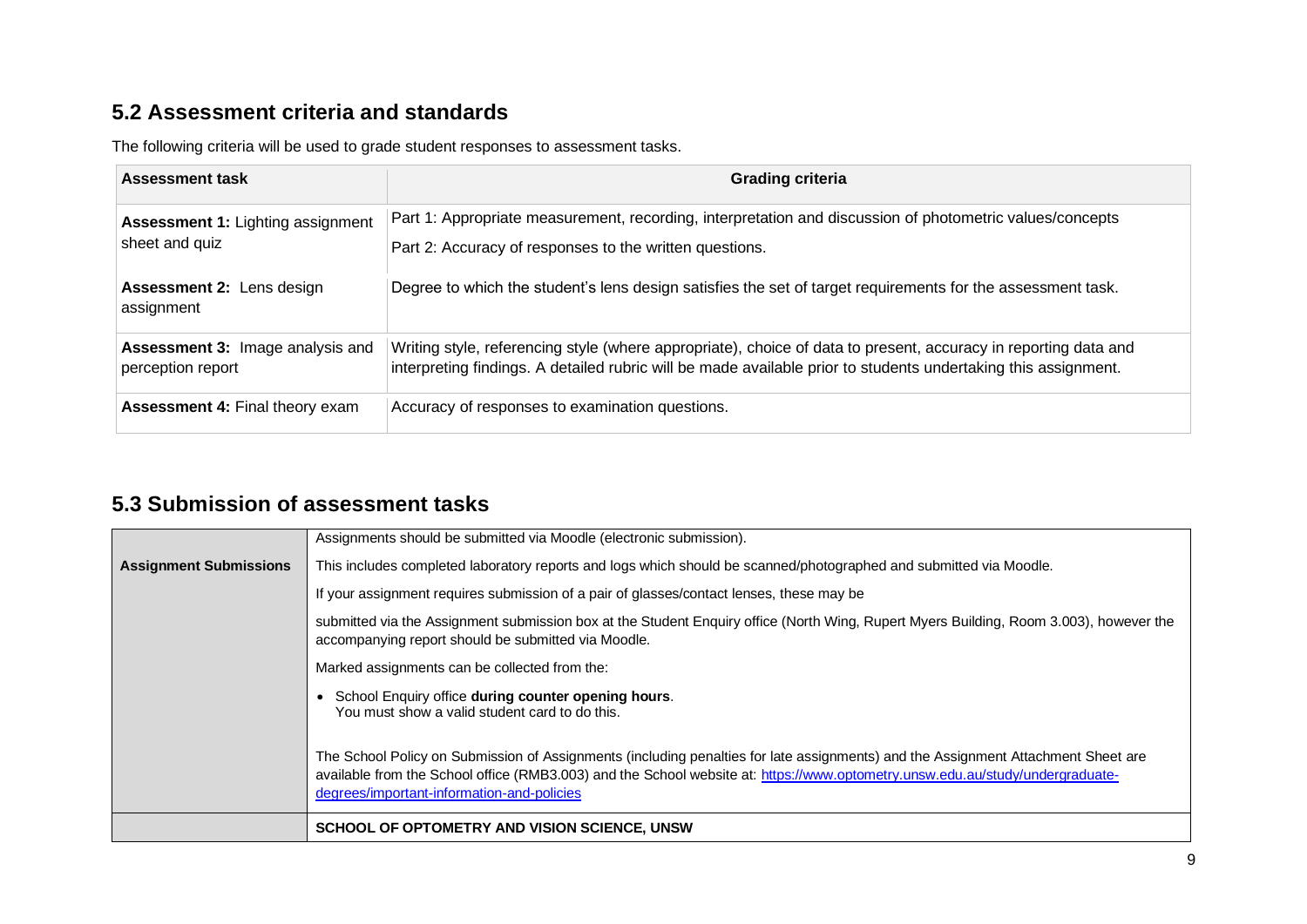| <b>Assessment Procedures</b> |                                                                                                                                                                                                                                                                                               |  |  |
|------------------------------|-----------------------------------------------------------------------------------------------------------------------------------------------------------------------------------------------------------------------------------------------------------------------------------------------|--|--|
|                              | SUPPLEMENTARY EXAMINATION INFORMATION, 2022                                                                                                                                                                                                                                                   |  |  |
|                              |                                                                                                                                                                                                                                                                                               |  |  |
| <b>UNSW Assessment</b>       |                                                                                                                                                                                                                                                                                               |  |  |
| Policy <sup>1</sup>          | <b>SPECIAL CONSIDERATION</b>                                                                                                                                                                                                                                                                  |  |  |
|                              | On some occasions, sickness, misadventure or other circumstances beyond your control may prevent you from completing a course                                                                                                                                                                 |  |  |
|                              | requirement, such as attending a formal end of semester examination. In these cases you may apply for Special Consideration. UNSW                                                                                                                                                             |  |  |
|                              | operates under a Fit to Sit/ Submit rule for all assessments. If a student wishes to submit an application for special consideration for                                                                                                                                                      |  |  |
|                              | an exam or assessment, the application must be submitted prior to the start of the exam or before an assessment is submitted. If a                                                                                                                                                            |  |  |
|                              | student sits the exam/ submits an assignment, they are declaring themselves well enough to do so. The application must be made via<br>Online Services in myUNSW. Log into myUNSW and go to My Student Profile tab > My Student Services > Online Services > Special                           |  |  |
|                              | Consideration and attach student's supporting documentation (such as a medical certificate).                                                                                                                                                                                                  |  |  |
|                              |                                                                                                                                                                                                                                                                                               |  |  |
|                              | <b>CHRONIC ISSUES AND PRE-EXISTING CONDITIONS</b>                                                                                                                                                                                                                                             |  |  |
|                              | If you have chronic issues and pre-existing conditions, we recommend you apply for Educational adjustments for disability support through                                                                                                                                                     |  |  |
|                              | Disability Services.                                                                                                                                                                                                                                                                          |  |  |
|                              | Register for Equitable Learning Support (formerly Disability Support Services) at https://student.unsw.edu.au/els/register                                                                                                                                                                    |  |  |
|                              |                                                                                                                                                                                                                                                                                               |  |  |
|                              | Absence from a final examination is a serious matter, normally resulting in a Fail (FL) grade. If you are medically unfit to attend an examination,                                                                                                                                           |  |  |
|                              | YOU MUST CONTACT THE SCHOOL DIRECTLY ON THE DAY OF THE EXAMINATION TO ADVISE OF THIS (telephone 02 9385 4639,                                                                                                                                                                                 |  |  |
|                              | email: optometry@unsw.edu.au). You must also submit a Request for Special Consideration application as detailed on the UNSW website:                                                                                                                                                          |  |  |
|                              | https://student.unsw.edu.au/special-consideration                                                                                                                                                                                                                                             |  |  |
|                              |                                                                                                                                                                                                                                                                                               |  |  |
|                              | It is the responsibility of the student to consult the web site or noticeboard to ascertain whether they have supplementary examinations.                                                                                                                                                     |  |  |
|                              | This information WILL NOT be conveyed in ANY other manner. Interstate, overseas or any other absence cannot be used as an excuse.                                                                                                                                                             |  |  |
|                              |                                                                                                                                                                                                                                                                                               |  |  |
|                              | This information will be available on the School web site at https://www.optometry.unsw.edu.au/ (do not confuse the School website with the<br>myUNSW website) and posted on the notice board on Level 3. This information will be available as soon as possible after the School Examination |  |  |
|                              | Committee meeting.                                                                                                                                                                                                                                                                            |  |  |
|                              |                                                                                                                                                                                                                                                                                               |  |  |
|                              | <b>SUPPLEMENTARY EXAMINATIONS FOR 2022 WILL BE HELD AS FOLLOWS:</b>                                                                                                                                                                                                                           |  |  |
|                              | FOR TERM 1:                                                                                                                                                                                                                                                                                   |  |  |
|                              | STAGE 1-4* COURSES: WEDNESDAY, 18 MAY 2022 - FRIDAY, 20 MAY 2022<br>$\bullet$<br>THERE WILL BE NO SUPPLEMENTARY EXAMINATIONS FOR STAGE 5 STUDENTS IN TERM 1 2022                                                                                                                              |  |  |
|                              |                                                                                                                                                                                                                                                                                               |  |  |
|                              | <b>FOR TERM 2:</b>                                                                                                                                                                                                                                                                            |  |  |
|                              | STAGE 1-4 COURSES: WEDNESDAY, 31 AUGUST 2022 - FRIDAY, 2 SEPTEMBER 2022<br>$\bullet$                                                                                                                                                                                                          |  |  |
|                              | THERE WILL BE NO SUPPLEMENTARY EXAMINATIONS FOR STAGE 5 STUDENTS IN TERM 2 2022<br>$\bullet$                                                                                                                                                                                                  |  |  |
|                              | <b>FOR TERM 3:</b>                                                                                                                                                                                                                                                                            |  |  |
|                              | STAGE 5 COURSES ONLY: DURING THE WEEK OF MONDAY, 12 DECEMBER 2022 - FRIDAY, 16 DECEMBER 2022<br>$\bullet$                                                                                                                                                                                     |  |  |
|                              | STAGE 1-4* COURSES: WEDNESDAY, 14 DECEMBER 2022 - FRIDAY, 16 DECEMBER 2022                                                                                                                                                                                                                    |  |  |
|                              |                                                                                                                                                                                                                                                                                               |  |  |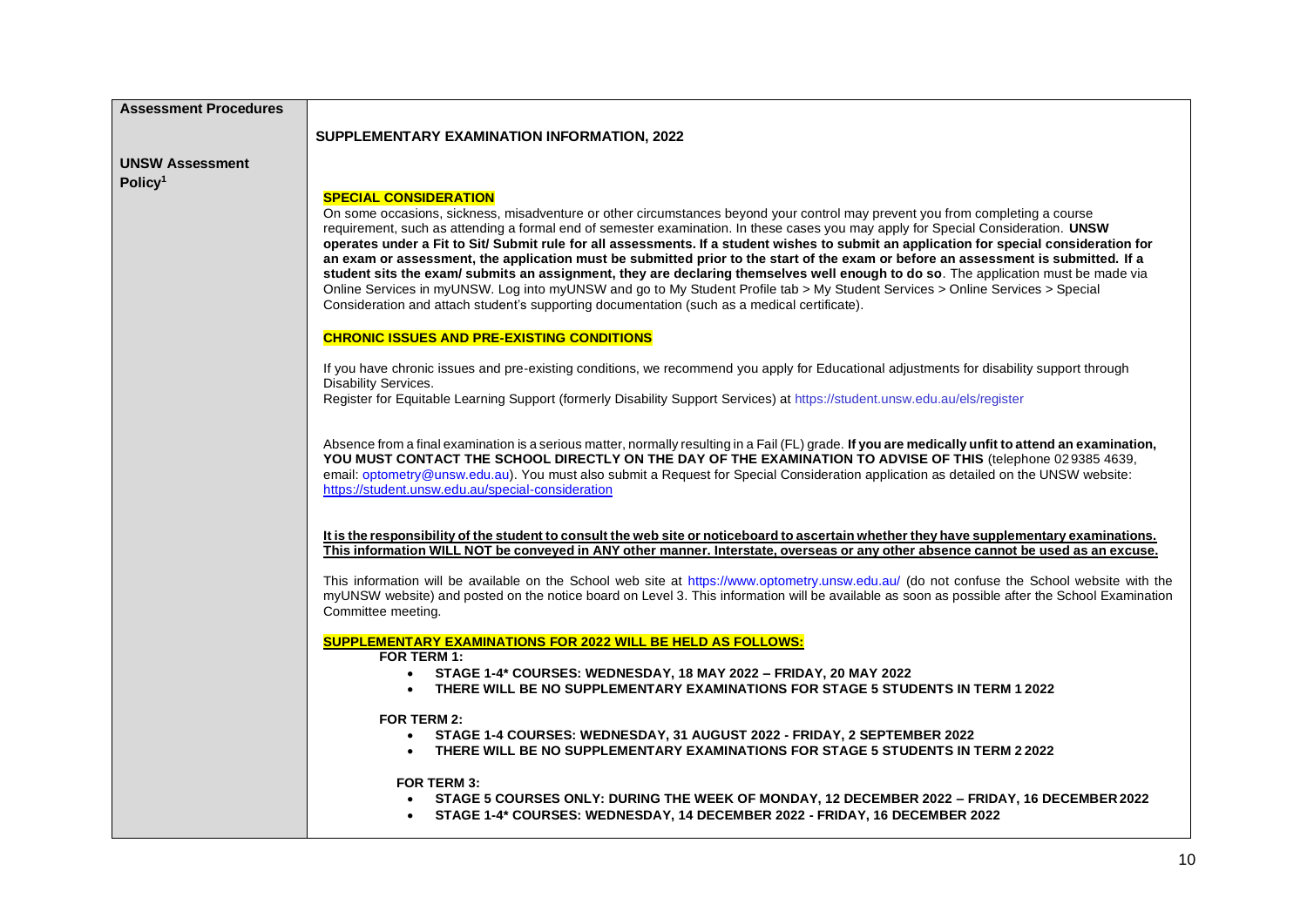|                                     | Supplementary examinations will be held at the scheduled time only. If students who are granted supplementary examinations do not attend, a<br>failure will be recorded for that course. Students should not make travel arrangements, or any other commitments, before establishing<br>whether or not they have supplementary examinations. Ignorance of these procedures, interstate, overseas or any other absence will<br>not be accepted as an excuse. But usual Special Consideration still applies.<br>If additional assessment is not scheduled, this does NOT indicate whether or not a student has passed or failed the course. Results will be received<br>in the usual way. Please do not contact the School in this regard.<br>Please note the above applies to OPTM and VISN courses only. Any information on supplementary examinations for servicing courses (e.g.<br>CHEM****) is the responsibility of the School conducting the course. |
|-------------------------------------|------------------------------------------------------------------------------------------------------------------------------------------------------------------------------------------------------------------------------------------------------------------------------------------------------------------------------------------------------------------------------------------------------------------------------------------------------------------------------------------------------------------------------------------------------------------------------------------------------------------------------------------------------------------------------------------------------------------------------------------------------------------------------------------------------------------------------------------------------------------------------------------------------------------------------------------------------------|
|                                     | * Stage 4 includes courses in the first year of the MClinOptom program.<br>School of Optometry and Vision Science, UNSW, 23 November 2021                                                                                                                                                                                                                                                                                                                                                                                                                                                                                                                                                                                                                                                                                                                                                                                                                  |
| <sup>1</sup> UNSW Assessment Policy |                                                                                                                                                                                                                                                                                                                                                                                                                                                                                                                                                                                                                                                                                                                                                                                                                                                                                                                                                            |

## **5.4. Feedback on assessment**

Feedback on all assessment tasks will be provided in practical classes. Dates provided in the table below.

| <b>Task</b>                                               | Feedback       |                     |                |
|-----------------------------------------------------------|----------------|---------------------|----------------|
|                                                           | <b>WHO</b>     | <b>WHEN</b>         | <b>HOW</b>     |
| <b>Assessment 1:</b> Lighting assignment sheet and quiz   | Dr Yoshioka    | Week 4              | Moodle         |
| Assessment 2: Lens design assignment                      | Prof Arthur Ho | Week 8              | Moodle         |
| <b>Assessment 3: Image analysis and perception report</b> | Dr Juno Kim    | By start of Week 11 | Moodle         |
| <b>Assessment 4: Final theory exam</b>                    |                | End of exam period  | Group feedback |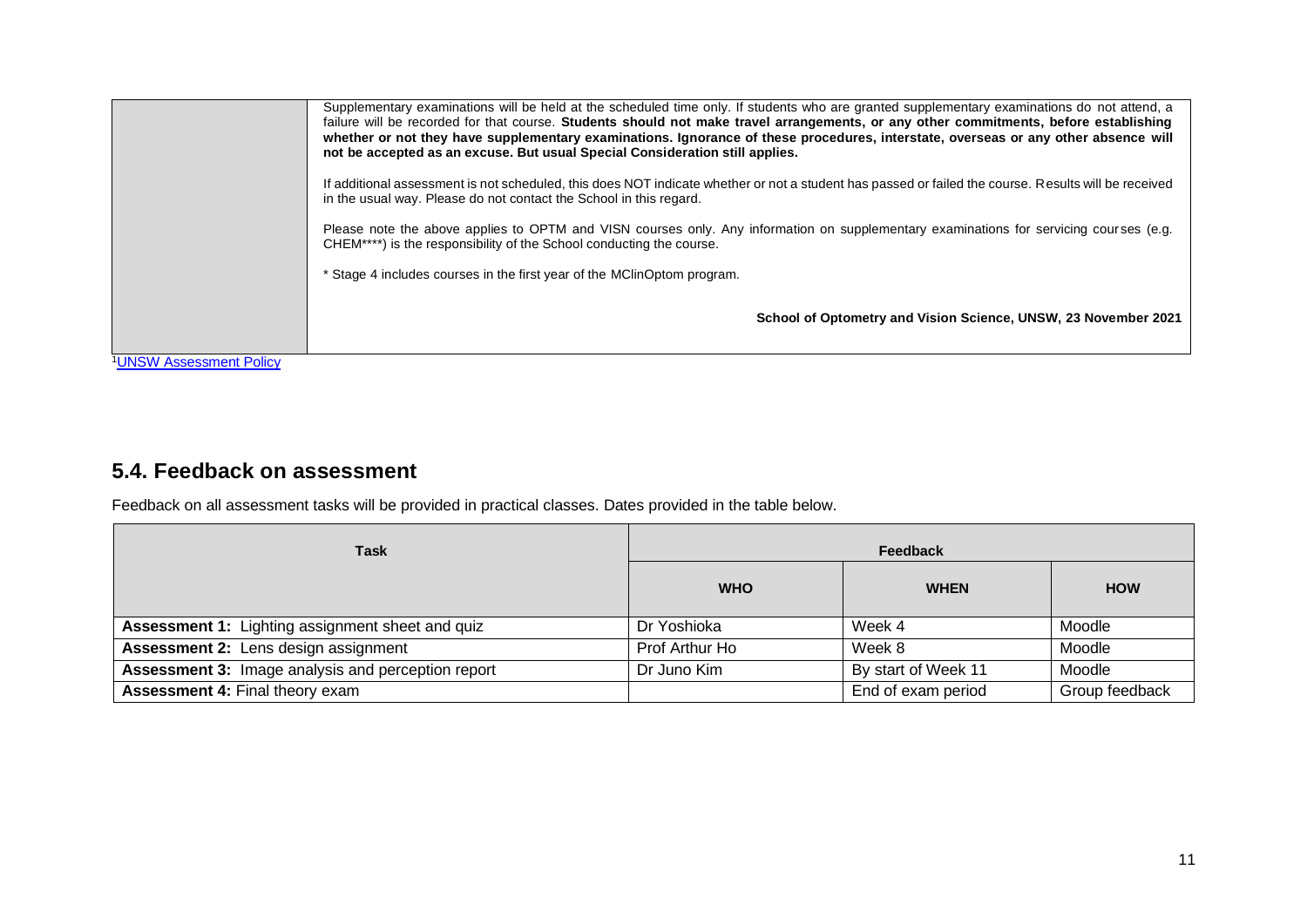

# **6. Academic integrity, referencing and plagiarism**

**Referencing** is a way of acknowledging the sources of information that you use to research your assignments. You need to provide a reference whenever you draw on someone else's words, ideas or research. Not referencing other people's work can constitute plagiarism.

Further information about referencing styles can be located at [student.unsw.edu.au/referencing](https://student.unsw.edu.au/referencing)

**Academic integrity** is fundamental to success at university. Academic integrity can be defined as a commitment to six fundamental values in academic pursuits**:** honesty, trust, fairness, respect, responsibility and courage.<sup>2</sup> At UNSW, this means that your work must be your own, and others' ideas should be appropriately acknowledged. If you don't follow these rules, plagiarism may be detected in your work.

Further information about academic integrity and **plagiarism** can be located at:

- The *Current Students* site [student.unsw.edu.au/plagiarism](https://student.unsw.edu.au/plagiarism)*,* and
- The *ELISE* training site [subjectguides.library.unsw.edu.au/elise](http://subjectguides.library.unsw.edu.au/elise)

The *Conduct and Integrity Unit* provides further resources to assist you to understand your conduct obligations as a student: [student.unsw.edu.au/conduct.](https://student.unsw.edu.au/conduct)

<sup>2</sup>International Center for Academic Integrity, 'The Fundamental Values of Academic Integrity', T. Fishman (ed), Clemson University, 2013.

## **7. Readings and resources**

#### *Lighting and illuminance evaluation*

Resources to be provided in class.

#### *Lens design*

- [1\*] Born, M. and E. Wolf, Principles of optics. Electromagnetic theory of propagation, interference and diffraction of light. 1999.
- [2\*] Emsley, H., Aberrations of thin lenses. 1956.
- [3\*] Synopsys Tutorial: [http://www.osdoptics.com/online](http://www.osdoptics.com/online‐tutorial.html)-tutorial.html
- [4\*] Welford, W., Aberrations of optical systems. 1986

#### *Optics and Imaging (acquisition, image processing and analysis)*

- [5\*] "Handbook of Optical Coherence Tomography", Edited by Brett Bouma and Tearney, Taylor & Francis.
- [6] Russ, J.C. (2011). *The Image Processing Handbook* (6 th Edition), Taylor & Francis Group: FL
- [7] Gonzalez, R.C., Woods, R.E., Eddins, S.L. (2010) Digital Image Processing using MATLAB (2<sup>nd</sup>) Edition). McGraw Hill (India).

Note: [ \* ] Indicates required/essential readings or resources. All others are references for further reading only. Additional suggestions for essential/further reading may be provided by the teaching staff as required. References on lens design [1-4] relate to chapters on Geometrical Optics and Third-Order Aberrations).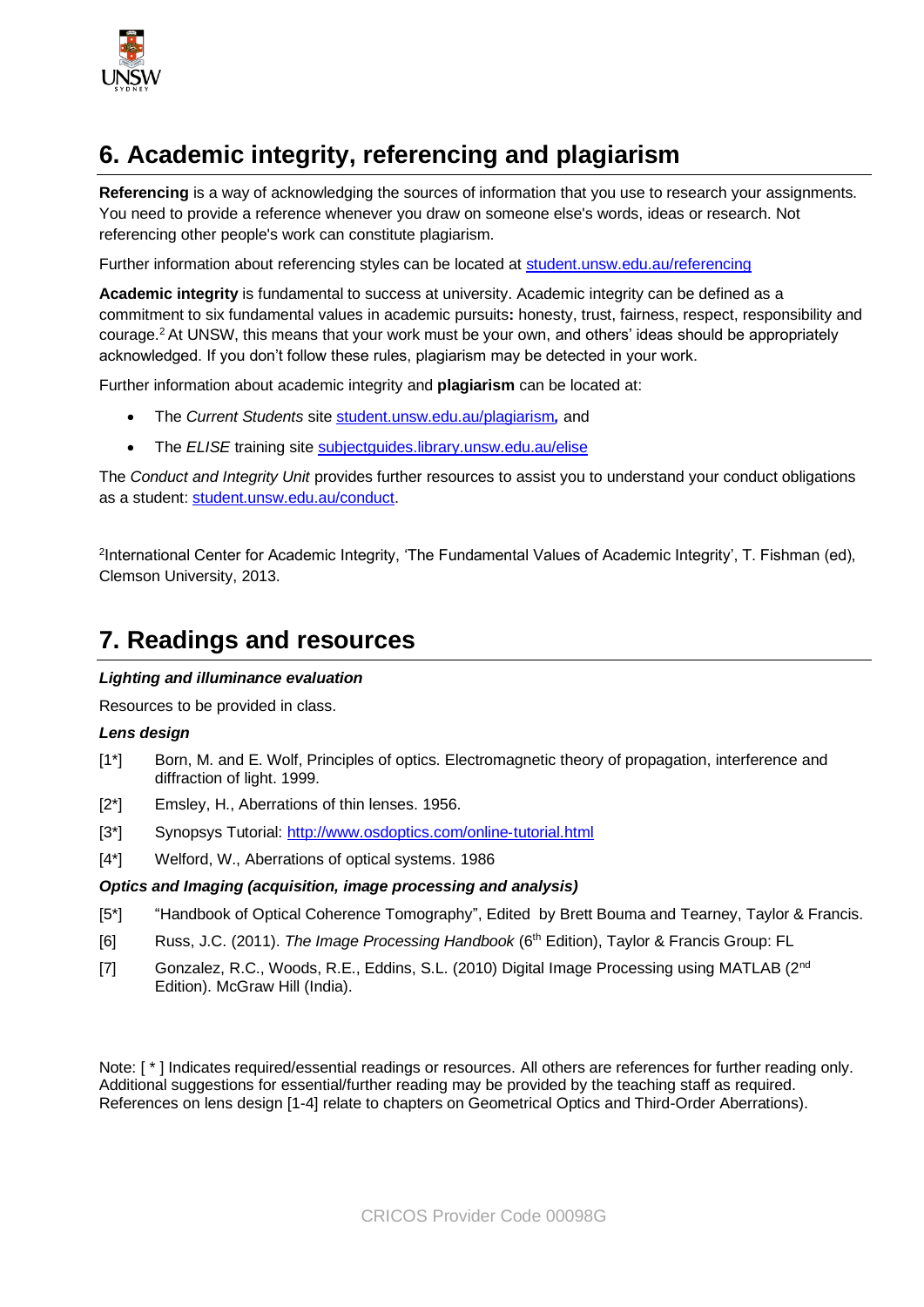## **8. Administrative matters**

| This course won't require any specialist equipment. However, it would be very useful<br>for students to have access to their own personal computer that can run Microsoft<br>Windows 10 in their own time. Computers available in laboratories can be accessed<br>throughout the week when not in use by teaching staff for other classes. |
|--------------------------------------------------------------------------------------------------------------------------------------------------------------------------------------------------------------------------------------------------------------------------------------------------------------------------------------------|
| The UNSW Student Support website (https://student.unsw.edu.au/support) provides<br>useful resources on a variety of topics, including time management, examination<br>preparation, and oral presentations.                                                                                                                                 |
| For this course, students will have the opportunity to hone their writing skills when<br>completing assessments. Useful information on writing can be found on the UNSW<br>Student Support website:                                                                                                                                        |
| https://student.unsw.edu.au/writing                                                                                                                                                                                                                                                                                                        |
| The Learning Centre also offers academic skills support to all students enrolled at<br>UNSW (http://www.lc.unsw.edu.au).                                                                                                                                                                                                                   |
| All commencing UNSW undergraduate students are expected to have completed the<br>ELISE quiz accessible via Moodle. More information on ELISE is available at:<br>http://subjectquides.library.unsw.edu.au/elise/home                                                                                                                       |
|                                                                                                                                                                                                                                                                                                                                            |

#### **Required Equipment, Training and Enabling Skills**

#### **Course Evaluation and Development**

Student feedback is gathered periodically by various means. Such feedback is considered carefully with a view to acting on it constructively wherever possible. This course outline conveys how feedback has helped to shape and develop this course.

| <b>Mechanisms of</b><br><b>Review</b> | Last<br><b>Review</b><br><b>Date</b> | <b>Comments or Changes Resulting from Reviews</b>                                                                                                                                                                                                                                                                                                                                                                                                 |  |
|---------------------------------------|--------------------------------------|---------------------------------------------------------------------------------------------------------------------------------------------------------------------------------------------------------------------------------------------------------------------------------------------------------------------------------------------------------------------------------------------------------------------------------------------------|--|
| <b>Major Course</b><br><b>Review</b>  | 31 May<br>2021                       | The course has not formally undergone major course review. However, based on<br>feedback from students in 2021, we have removed content formerly taught by Dr Juno<br>Kim. New content on RPC has been included, which is considered to be valuable for the<br>career development of both Optometry and Vision Science students.                                                                                                                  |  |
| myExperience <sup>2</sup>             | 2021<br>Term 1                       | The course experienced a major decline in student satisfaction in 2021,<br>primarily due to its online delivery. In 2022, we have endeavoured to make<br>considerable changes to the course to cater for student learning needs.<br>Based on the feedback below, we have moved to make Computer Labs face to<br>face for 2022. We will provide students an additional practice quiz after Week 6<br>that will be in the format of the final exam. |  |
|                                       |                                      | We have also eliminated much of Dr Juno Kim's content and replaced it with<br>Radiometry, Photometry and Colourimetry. This will ensure that the third report<br>assessment can be structured more around lighting simulation and clinical<br>assessment.                                                                                                                                                                                         |  |
|                                       |                                      | Detailed instructions on all assessments were provided to students in 2021, but<br>many students did not access content provided on Moodle. Greater care will be<br>taken to provide further guidance in 2022 and ensure access to this material by<br>students.                                                                                                                                                                                  |  |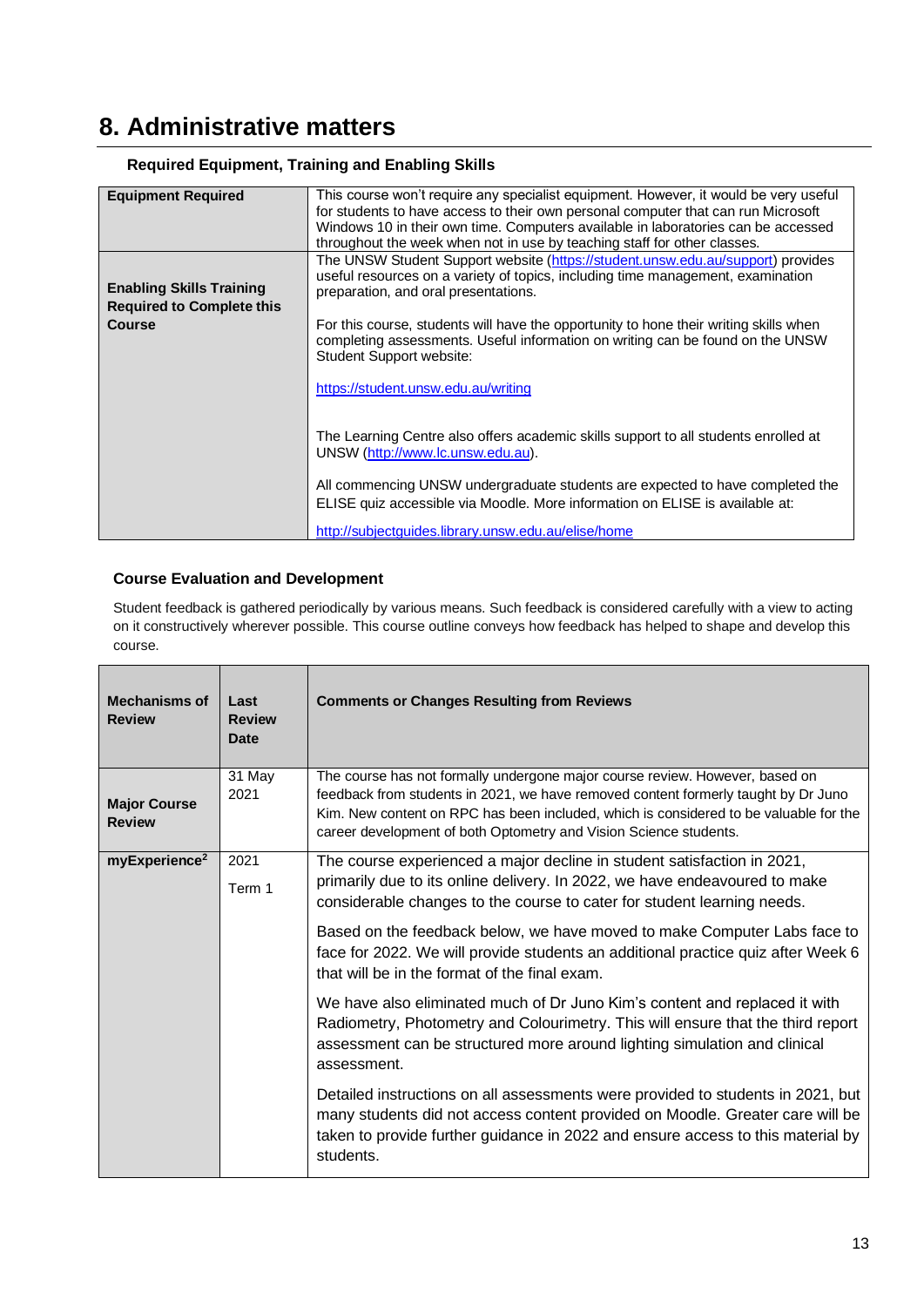|  | As statistics is a core graduate outcome, it is assumed that students have this<br>knowledge prior to commencing OPTM3201. However, Dr Juno Kim will also<br>provide statistics help through optional drop-In "Ask Me Anything" workshops<br>during term at a time convenient for students. Students collectively liked<br>learning R and saw the benefits of this software package as graduates of<br>UNSW, so it will continue to be used in 2022. |
|--|------------------------------------------------------------------------------------------------------------------------------------------------------------------------------------------------------------------------------------------------------------------------------------------------------------------------------------------------------------------------------------------------------------------------------------------------------|
|  | Indicative comments for course improvement<br>"Computer labs could not be held live, but reverting back to in-person for the<br>labs could be useful."                                                                                                                                                                                                                                                                                               |
|  | "There were no quizzes apart from the one in week 2. While some might like<br>and prefer courses without quizzes or a midterm, they are helpful for at least<br>getting an idea about what the final exam is going to be like, what sort of<br>questions will be asked, and what content should be focused on."                                                                                                                                      |
|  | "The Research Report assignment was extremely confusing and time<br>consuming. Dr Kim could have provided us with more assignment instructions<br>beforehand."                                                                                                                                                                                                                                                                                       |
|  | "The third assessment was unreasonably difficult. The assignment also<br>seemed to be quite an irrelevant assessment to the course content."                                                                                                                                                                                                                                                                                                         |
|  | Overall scores on MyExperience evaluations for OPTM3201<br>2021: "Overall I was satisfied with the quality of the course" (3.96 / 6.00)<br>2020: "Overall I was satisfied with the quality of the course" (4.86 / 6.00)                                                                                                                                                                                                                              |
|  | 2019: "Overall I was satisfied with the quality of the course" (4.88 / 6.00)                                                                                                                                                                                                                                                                                                                                                                         |

| Work Health and Safety <sup>3</sup> | Information on relevant Occupational Health and Safety policies and expectations both at<br>UNSW and if there are any school specific requirements.                                                                                                                                                                                                                                                                                                                                                                                                                                                                                                     |
|-------------------------------------|---------------------------------------------------------------------------------------------------------------------------------------------------------------------------------------------------------------------------------------------------------------------------------------------------------------------------------------------------------------------------------------------------------------------------------------------------------------------------------------------------------------------------------------------------------------------------------------------------------------------------------------------------------|
|                                     | Information on relevant policies and expectations is provided during General Safety<br>Induction training. A copy of the Induction booklet distributed at this training is available<br>from the School of Optometry and Vision Science office (RMB3.003) and the School<br>website at: https://www.optometry.unsw.edu.au/about/information-and-<br>policies/work-health-and-safety                                                                                                                                                                                                                                                                     |
| <b>Equity and Diversity</b>         | Those students who have a disability or are dealing with personal circumstances<br>that affect their study that requires some adjustment in their teaching or learning<br>environment are encouraged to discuss their study needs with the course<br>Convenor prior to, or at the commencement of, their course, or with the Equity<br>Officer (Disability) in the Equitable Learning Services (formerly Disability Support<br>Services). Appointments with Equitable Learning Services are now being offered<br>as video, phone and in person at the Kensington Campus. Contact ELS via<br>Email: els @ unsw.edu.au or https://student.unsw.edu.au/els |